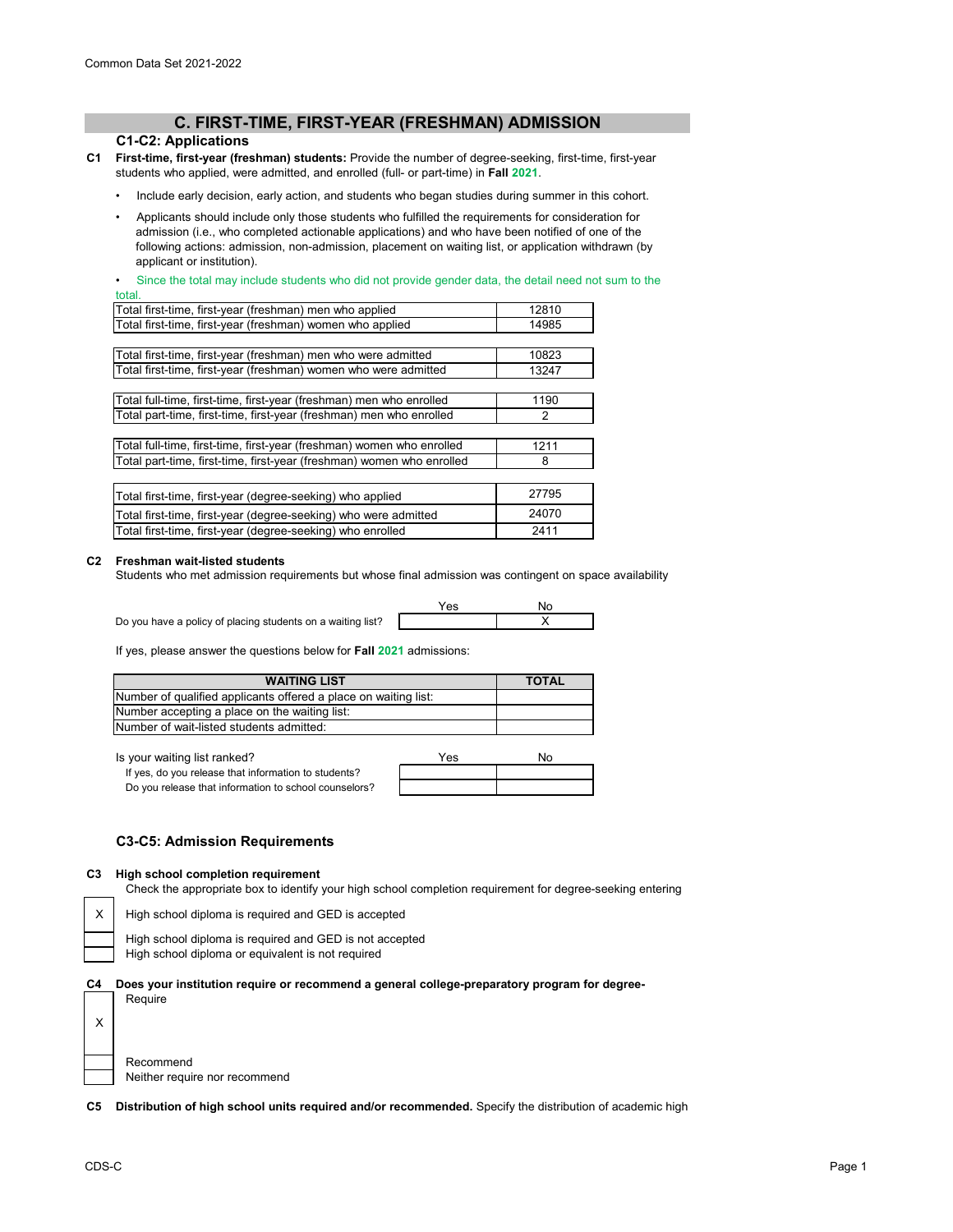|                                     | <b>Units</b>    | <b>Units</b>       |
|-------------------------------------|-----------------|--------------------|
|                                     | <b>Required</b> | <b>Recommended</b> |
| Total academic units                | 15              | 18                 |
| English                             | 4               |                    |
| <b>Mathematics</b>                  | 3               | 4                  |
| Science                             | 2               | 3                  |
| Of these, units that must be<br>lab | $\overline{2}$  | 3                  |
| Foreign language                    | 2               | 3                  |
| Social studies                      |                 |                    |
| History                             | 2               |                    |
| Academic electives                  | 1               |                    |
| <b>Computer Science</b>             |                 |                    |
|                                     |                 |                    |
| <b>Visual/Performing Arts</b>       |                 |                    |
| Other (specify)                     |                 |                    |

## **C6-C7: Basis for Selection**

**C6** Do you have an open admission policy, under which virtually all secondary school graduates or students with Open admission policy as described above for all students

Open admission policy as described above for most students, but--

selective admission for out-of-state students

selective admission to some programs

other (explain):

### **C7 Relative importance of each of the following academic and nonacademic factors in your first-time,**

|                                   | <b>Very Important</b> | Important | <b>Considered</b> | <b>Not Considered</b> |
|-----------------------------------|-----------------------|-----------|-------------------|-----------------------|
| <b>Academic</b>                   |                       |           |                   |                       |
| Rigor of secondary school record  | X                     |           |                   |                       |
| Class rank                        |                       |           |                   | X                     |
| Academic GPA                      | X                     |           |                   |                       |
| Standardized test scores          | X                     |           |                   |                       |
| <b>Application Essay</b>          | X                     |           |                   |                       |
| Recommendation(s)                 |                       |           | X                 |                       |
| Nonacademic                       |                       |           |                   |                       |
| Interview                         |                       |           |                   | X                     |
| <b>Extracurricular activities</b> |                       | X         |                   |                       |
| Talent/ability                    |                       | X         |                   |                       |
| Character/personal qualities      |                       |           | X                 |                       |
| First generation                  |                       |           | X                 |                       |
| Alumni/ae relation                |                       |           |                   | X                     |
| Geographical residence            |                       |           | X                 |                       |
| State residency                   |                       |           | X                 |                       |
| Religious affiliation/commitment  |                       |           |                   | X                     |
| Racial/ethnic status              |                       |           |                   | X                     |
| Volunteer work                    |                       |           | X                 |                       |
| Work experience                   |                       |           | X                 |                       |
| Level of applicant's interest     |                       |           |                   | X                     |

## **C8: SAT and ACT Policies**

#### **Entrance exams**

Does your institution make use of SAT, ACT, or SAT Subject Test scores in **admission** decisions for first-time, first-year, degree-seeking

| Yes | No |
|-----|----|
|     |    |

## **C8A** If yes, place check marks in the appropriate boxes below to reflect your institution's policies for use in

**ADMISSION**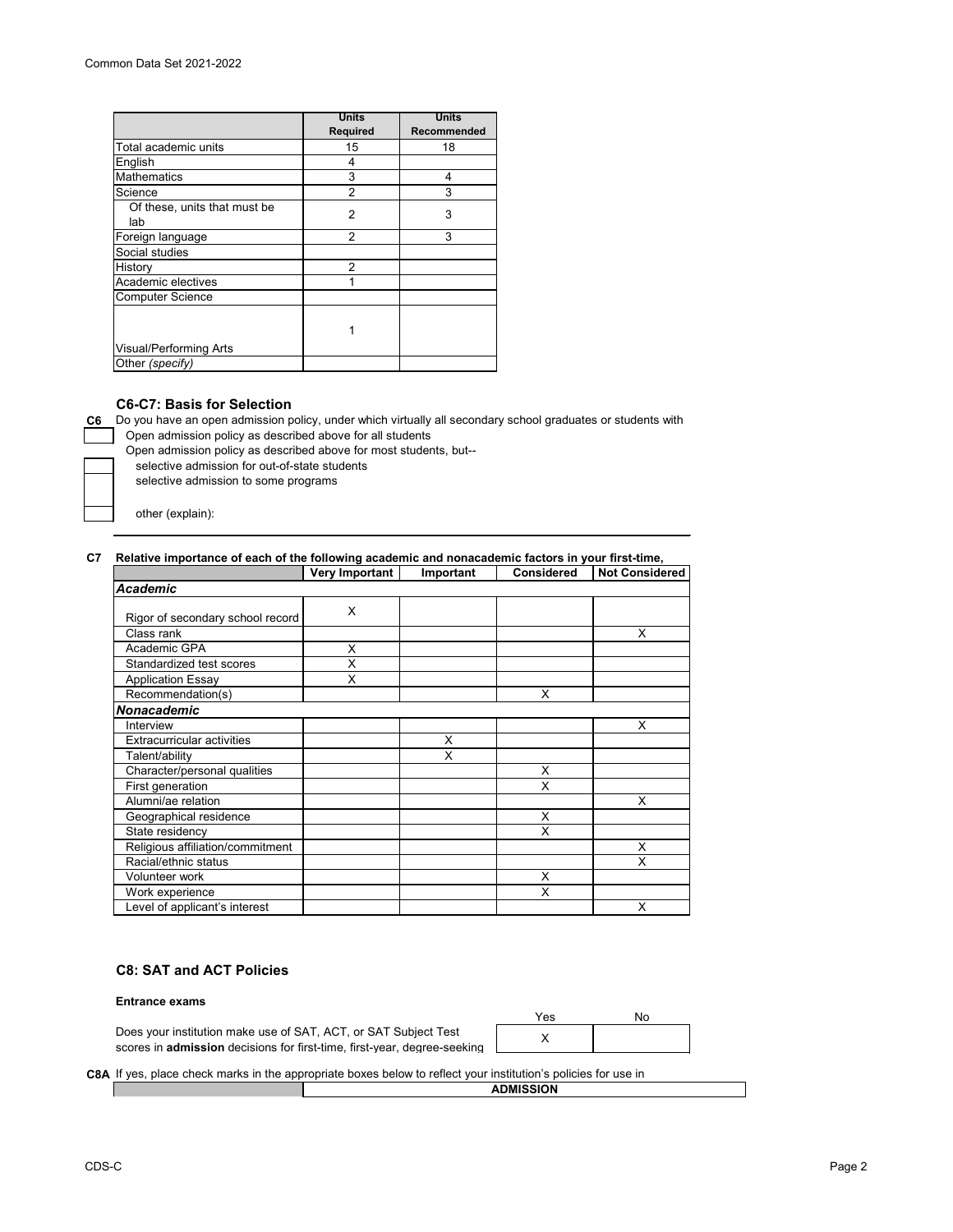|                              | Require | Recommend | <b>Require for Some</b> | <b>Consider if</b><br><b>Submitted</b> | <b>Not Used</b> |
|------------------------------|---------|-----------|-------------------------|----------------------------------------|-----------------|
| <b>SAT or ACT</b>            |         |           |                         |                                        |                 |
| <b>ACT Only</b>              |         |           |                         |                                        |                 |
|                              |         |           |                         |                                        |                 |
|                              |         |           |                         |                                        | х               |
| <b>SAT Only</b>              |         |           |                         |                                        |                 |
| SAT and SAT Subject Tests or |         |           |                         |                                        |                 |
| <b>SAT Subject Tests</b>     |         |           |                         |                                        |                 |

**C8B** If your institution will make use of the ACT in admission decisions for first-time, first-year, degree-seeking applicants for

ACT with writing required ACT with writing recommended

ACT with or without writing accepted

**C8B** If your institution will make use of the SAT in admission decisions for first-time, first-year, degree-seeking applicants for **Fall 2023** please indicate which ONE of the following applies (regardless of whether the Essay score will be used in the admissions process):

SAT with Essay component required

SAT with or without Essay component accepted SAT with Essay component recommended

**C8C** Please indicate how your institution will use the SAT or ACT essay component; check all that apply.

|                                  | <b>SAT essay</b> | <b>ACT essay</b> |
|----------------------------------|------------------|------------------|
| For admission                    | x                |                  |
| For placement                    |                  |                  |
| For advising                     |                  |                  |
| In place of an application essay |                  |                  |
| As a validity check on the       |                  |                  |
| application process              |                  |                  |
| No college policy as of now      |                  |                  |
| Not using essay component        |                  |                  |

**C8D** In addition, does your institution use applicants' test scores for academic advising?

|   | Yes                                                                                        |        |
|---|--------------------------------------------------------------------------------------------|--------|
| X | No.                                                                                        |        |
|   |                                                                                            |        |
|   | <b>C8E</b> Latest date by which SAT or ACT scores must be received for fall-term admission |        |
|   |                                                                                            | 15-Feb |
|   |                                                                                            |        |
|   | Latest date by which SAT Subject Test scores must be received for fall-term admission      | 15-Feb |
|   |                                                                                            |        |
|   | C8F If necessary, use this space to clarify your test                                      |        |
|   | policies (e.g., if tests are recommended for some                                          |        |
|   |                                                                                            |        |
|   | C8G Please indicate which tests your institution uses for placement (e.g., state tests):   |        |
|   | <b>SAT</b>                                                                                 |        |
|   | <b>ACT</b>                                                                                 |        |
|   | <b>SAT Subject Tests</b>                                                                   |        |
|   | AP.                                                                                        |        |
|   | <b>CLEP</b>                                                                                |        |

**X** Institutional Exam State Exam (specify):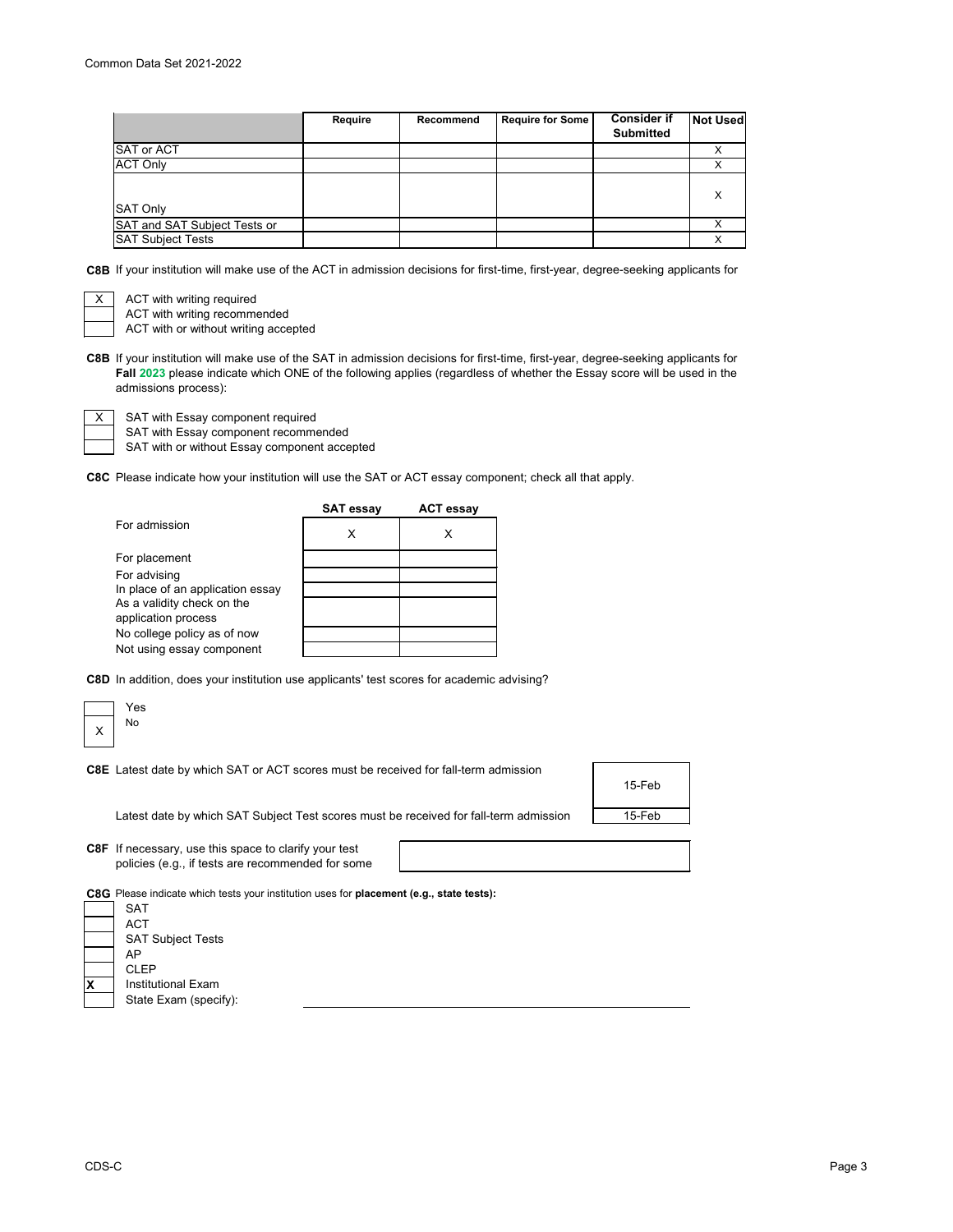## **C9-C12: Freshman Profile**

Provide information for **ALL enrolled, degree-seeking, full-time and part-time, first-time, first-year (freshman) students** enrolled in **Fall 2021**, including students who began studies during summer,

i t ti l t d t / id t li d t d t d itt d d i l t

- **C9 Percent and number of first-time, first-year (freshman) students enrolled in Fall 2021 who submitted national standardized (SAT/ACT) test scores.**
	- Include information for **ALL enrolled, degree-seeking, first-time, first-year (freshman) students who submitted test scores.**
	- Do not include partial test scores (e.g., mathematics scores but not critical reading for a category of
	- Do not convert SAT scores to ACT scores and vice versa.
	- If a student submitted multiple sets of scores for a single test, report this information according to how **•** If you consider the highest scores from either submission, use the highest combination of scores
		- If you average the scores, use the average to report the scores.

|                       | Percent | <b>Number</b> |
|-----------------------|---------|---------------|
| Submitting SAT Scores | 9%      | 192           |
| Submitting ACT Scores | 2%      |               |

**For each assessment listed below, report the score that represents the 25th percentile (the score that 25 percent of the freshman population scored at or below) and the 75th percentile score (the score that 25 percent scored at or above).**

| <b>Assessment</b>                                | 25th Percentile | <b>75th Percentile</b> |
|--------------------------------------------------|-----------------|------------------------|
| <b>SAT Composite</b>                             | 1140            | 1390                   |
| <b>SAT Evidence-Based Reading and</b><br>Writing | 563             | 690                    |
| <b>SAT Math</b>                                  | 570             | 710                    |
| <b>ACT Composite</b>                             | 23              | 32                     |
| <b>ACT Math</b>                                  |                 |                        |
| <b>ACT</b> English                               |                 |                        |
| <b>ACT Writing</b>                               |                 |                        |

**Percent of first-time, first-year (freshman) students with scores in each range:**

| <b>Score Range</b>   | <b>SAT Evidence-</b><br><b>Based Reading</b><br>and Writing | <b>SAT Math</b> |
|----------------------|-------------------------------------------------------------|-----------------|
| 700-800              | 23.00%                                                      | 32.00%          |
| 600-699              | 43.00%                                                      | 33.00%          |
| 500-599              | 25.00%                                                      | 25.00%          |
| 400-499              | 8.00%                                                       | 8.00%           |
| 300-399              | 1.00%                                                       | 2.00%           |
| 200-299              | 0.00%                                                       | $0.00\%$        |
| Totals should = 100% | 100.00%                                                     | $100.00\%$      |

| <b>Score Range</b> | <b>SAT Composite</b> |
|--------------------|----------------------|
| 1400-1600          | <b>23%</b>           |
| 1200-1399          | 43%                  |
| 1000-1199          | 26%                  |
| 800-999            | 7%                   |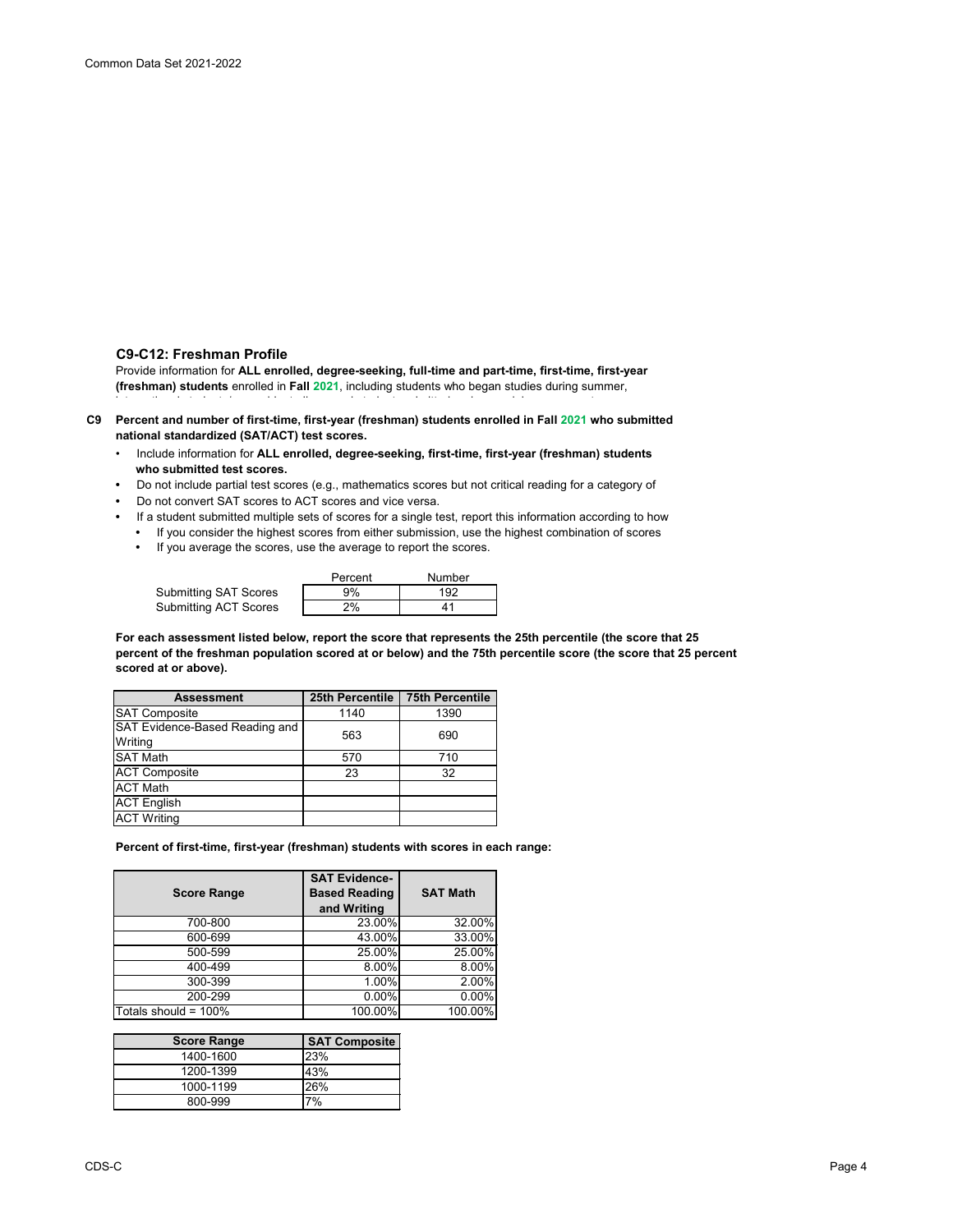| 600-799                     | $1\%$   |
|-----------------------------|---------|
| 400-599                     | $0\%$   |
| <b>Totals should = 100%</b> | 100.00% |

| <b>Score Range</b>   | <b>ACT Composite</b> | <b>ACT English</b> | <b>ACT Math</b> |
|----------------------|----------------------|--------------------|-----------------|
| 30-36                | 46.00%               |                    |                 |
| 24-29                | 27.00%               |                    |                 |
| 18-23                | 20.00%               |                    |                 |
| $12 - 17$            | 7.00%                |                    |                 |
| $6 - 11$             | 0.00%                |                    |                 |
| Below 6              | 0.00%                |                    |                 |
| Totals should = 100% | 100.00%              | 0.00%              | $0.00\%$        |

#### **C10 Percent of all degree-seeking, first-time, first-year (freshman) students who had high school class**

| <b>Assessment</b>                                                         | <b>Percent</b> |                       |
|---------------------------------------------------------------------------|----------------|-----------------------|
| Percent in top tenth of high school graduating class                      | 13%            |                       |
| Percent in top quarter of high school graduating class                    |                |                       |
| Percent in top half of high school graduating class                       |                | Top half +            |
| Percent in bottom half of high school graduating class                    |                |                       |
|                                                                           |                | bottom half = $100\%$ |
| Percent in bottom quarter of high school graduating class                 |                |                       |
| Percent of total first-time, first-year (freshmen) students who submitted |                |                       |

#### **C11 Percentage of all enrolled, degree-seeking, first-time, first-year (freshman) students who had high**

| <b>Score Range</b>                         | <b>Percent</b> |
|--------------------------------------------|----------------|
| Percent who had GPA of 4.0                 | 12.00%         |
| IPercent who had GPA between 3.75 and 3.99 | 14.00%         |
| Percent who had GPA between 3.50 and 3.74  | 24.00%         |
| IPercent who had GPA between 3.25 and 3.49 | 25.00%         |
| IPercent who had GPA between 3.00 and 3.24 | 22.00%         |
| Percent who had GPA between 2.50 and 2.99  | 3.00%          |
| Percent who had GPA between 2.0 and 2.49   | $0.00\%$       |
| IPercent who had GPA between 1.0 and 1.99  |                |
|                                            | 0.00%          |
| Percent who had GPA below 1.0              |                |
|                                            | 0.00%          |
| Totals should = 100%                       | 100.00%        |

**C12** Average high school GPA of all degree-seeking, first-time, first-year 1, 3.51 Percent of total first-time, first-year (freshman) students who submitted

| 3.51   |  |
|--------|--|
| 95.00% |  |

## **C13-C20: Admission Policies**

#### **C13 Application Fee**

Ι

Same fee

**If your institution has waived its application fee for the Fall 2022 admission cycle please select no.**



**If you have an application fee and an on-line application option, please indicate policy for students**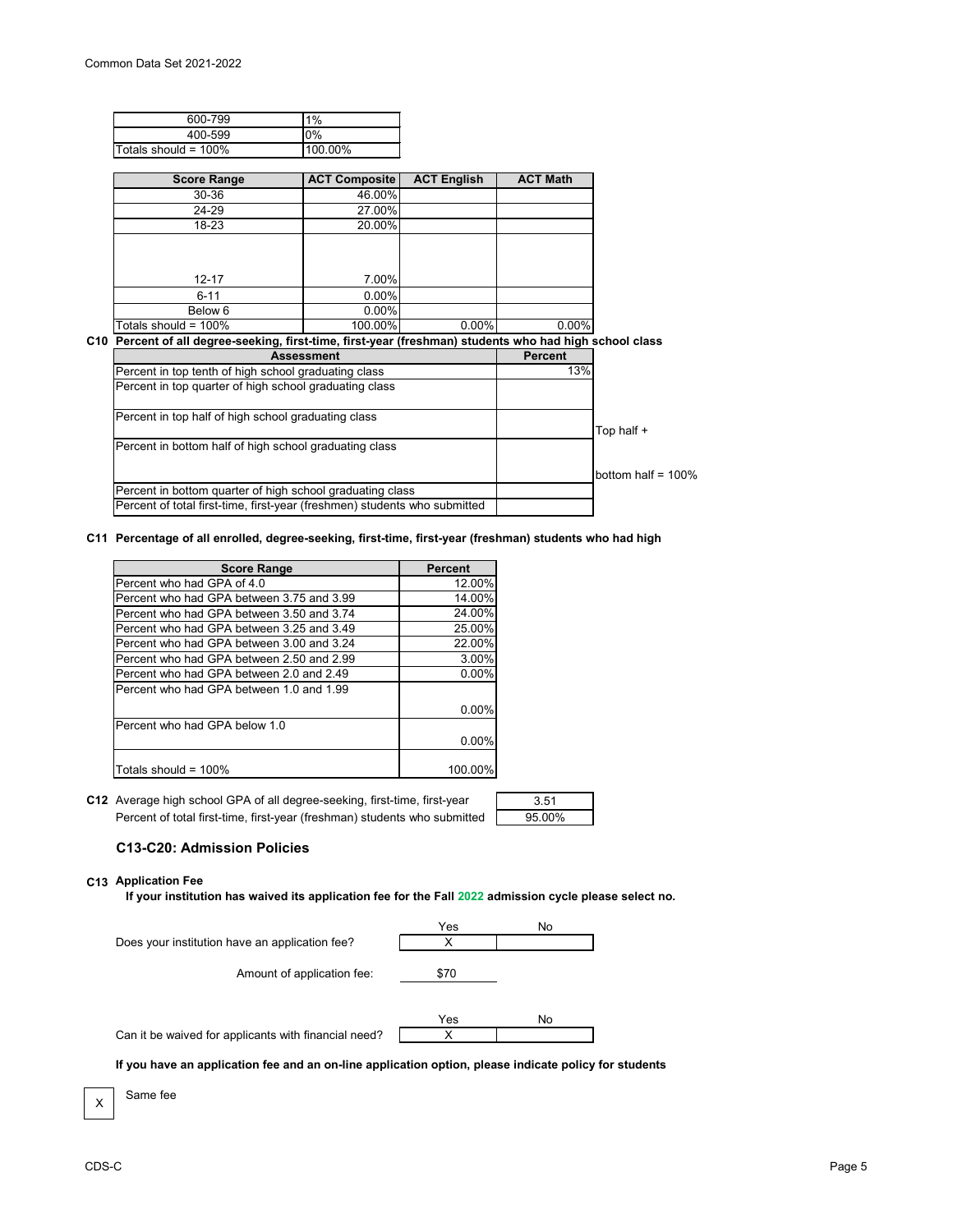|   | Free                                                                                  |             |                              |          |    |
|---|---------------------------------------------------------------------------------------|-------------|------------------------------|----------|----|
|   | Reduced                                                                               |             |                              |          |    |
|   | Can on-line application fee be waived for<br>applicants with financial need?          |             | Yes<br>X                     | No       |    |
|   |                                                                                       |             |                              |          |    |
|   | C14 Application closing date                                                          |             |                              |          |    |
|   |                                                                                       |             | Yes<br>X                     | No       |    |
|   | Does your institution have an application closing                                     |             |                              |          |    |
|   |                                                                                       | <b>Date</b> |                              |          |    |
|   | Application closing date (fall)                                                       | 11/30       |                              |          |    |
|   |                                                                                       |             |                              |          |    |
|   | <b>Priority Date</b>                                                                  |             |                              |          |    |
|   |                                                                                       |             |                              |          |    |
|   |                                                                                       |             |                              | Yes      | No |
|   | C15 Are first-time, first-year students accepted for terms other than the             |             |                              | X        |    |
|   | C16 Notification to applicants of admission decision sent (fill in one only)          |             |                              |          |    |
|   |                                                                                       |             |                              |          |    |
|   | On a rolling basis beginning                                                          |             |                              |          |    |
| X | (data):                                                                               | 1-Mar       |                              |          |    |
|   | By (date):                                                                            |             |                              |          |    |
|   | Other:                                                                                |             |                              |          |    |
|   | C17 Reply policy for admitted applicants (fill in one only)                           |             |                              |          |    |
|   | Must reply by (date):                                                                 |             |                              |          |    |
|   | No set date                                                                           |             |                              |          |    |
| X | Must reply by May 1st or within                                                       | $\mathbf 1$ | weeks if notified thereafter |          |    |
|   | Other:                                                                                |             |                              |          |    |
|   | Deadline for housing deposit (MMDI                                                    | 7-May       |                              |          |    |
|   | Amount of housing deposit:                                                            | \$300       |                              |          |    |
|   | Refundable if student does not enroll?                                                |             |                              |          |    |
|   |                                                                                       |             |                              |          |    |
|   | Yes, in full                                                                          |             |                              |          |    |
| X | Yes, in part                                                                          |             |                              |          |    |
|   | No                                                                                    |             |                              |          |    |
|   |                                                                                       |             |                              |          |    |
|   | C18 Deferred admission                                                                |             |                              |          |    |
|   | Does your institution allow students to postpone enrollment after                     |             |                              | Yes<br>X | No |
|   | If yes, maximum period of postponement:                                               |             |                              |          |    |
|   |                                                                                       |             |                              |          |    |
|   |                                                                                       |             | 1 yr                         |          |    |
|   | C19 Early admission of high school students                                           |             |                              |          |    |
|   |                                                                                       |             |                              | Yes      | No |
|   | Does your institution allow high school students to enroll as full-time,              |             |                              |          | X  |
|   | C20 Common Application: Question removed from CDS. (Initiated during 2006-2007 cycle) |             |                              |          |    |
|   |                                                                                       |             |                              |          |    |
|   |                                                                                       |             |                              |          |    |

# **C21-C22: Early Decision and Early Action Plans**

# **C21 Early Decision**

|                                                                             | Yes | Nο |
|-----------------------------------------------------------------------------|-----|----|
| Does your institution offer an early decision plan (an admission plan that) |     |    |
| If "yes," please complete the following:                                    |     |    |